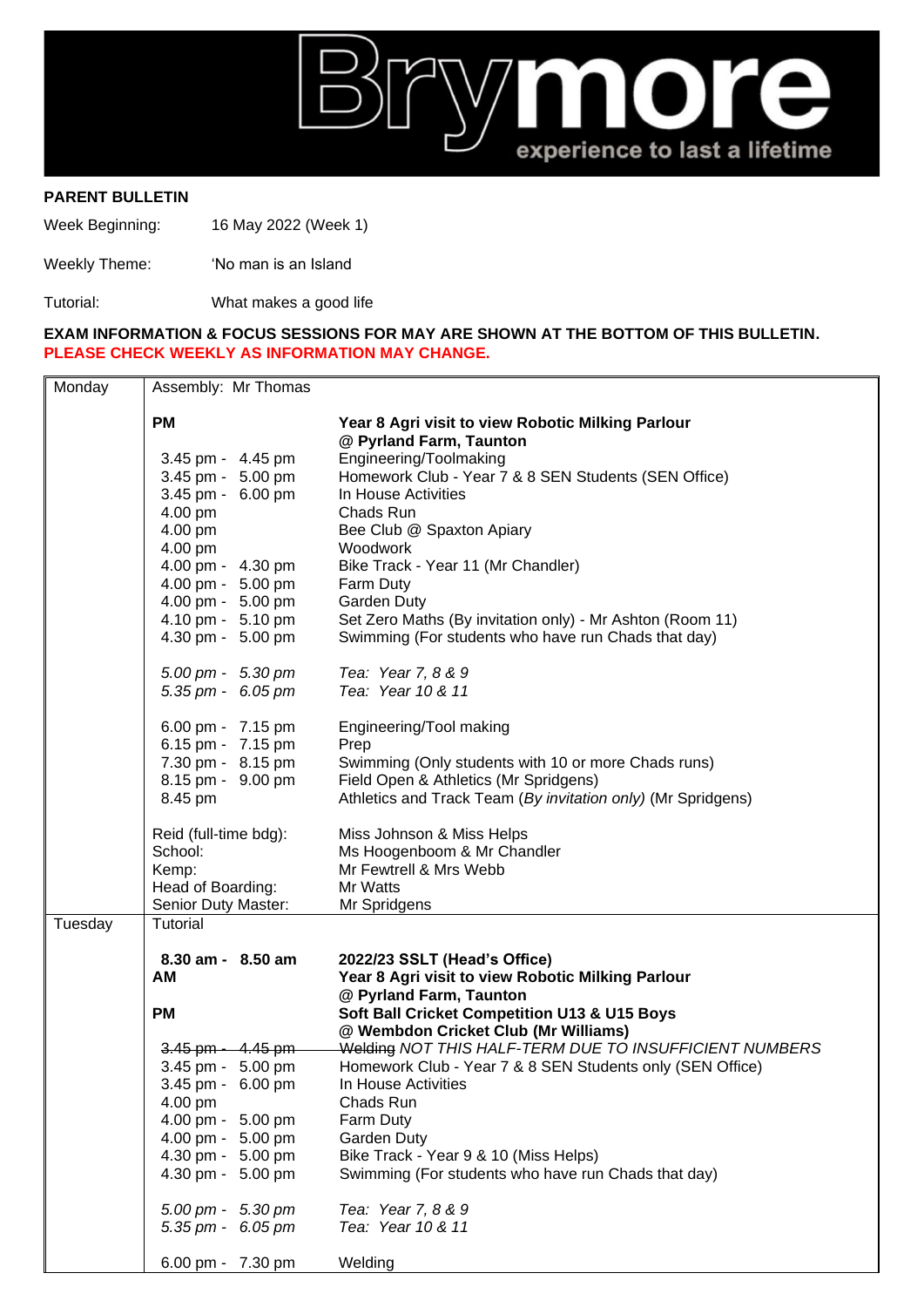|           | 6.15 pm - 7.15 pm<br>7.30 pm - 8.15 pm<br>8.15 pm - 9.00 pm<br>8.45 pm | Prep<br>Swimming (Only students with 10 or more Chads runs)<br>Field Open & Athletics (Mr Spridgens)<br>Athletics and Track Team (By invitation only) (Mr Spridgens) |
|-----------|------------------------------------------------------------------------|----------------------------------------------------------------------------------------------------------------------------------------------------------------------|
|           | Reid (full-time bdg):                                                  | Miss Johnson & Miss Helps                                                                                                                                            |
|           | School:                                                                | Ms Hoogenboom & Mr Chandler                                                                                                                                          |
|           | Kemp:                                                                  | Mr Fewtrell & Mrs Webb                                                                                                                                               |
|           | Pastoral Manager:                                                      | Miss Moore                                                                                                                                                           |
|           | Head of Boarding:                                                      | Mr Watts (Day)                                                                                                                                                       |
|           | Deputy Head of Boarding: Mrs Featherstone                              |                                                                                                                                                                      |
|           | Senior Duty Master:                                                    | Mr Spridgens                                                                                                                                                         |
| Wednesday | Tutorial                                                               |                                                                                                                                                                      |
|           | <b>PM</b>                                                              | Year 7&8 and Year 9&10 English School Athletic Cup @ Millfield<br>(Mr Williams)                                                                                      |
|           | 3.45 pm - 5.15 pm                                                      | Blacksmithing                                                                                                                                                        |
|           | 3.45 pm - 5.00 pm                                                      | Homework Club - Year 9 & 10 SEN Students (SEN Office)                                                                                                                |
|           | 3.45 pm - 6.00 pm                                                      | In House Activities                                                                                                                                                  |
|           | 4.00 pm                                                                | Chads Run                                                                                                                                                            |
|           | 4.00 pm - 5.00 pm                                                      | Geography Year 11 catch-up (Room 8)                                                                                                                                  |
|           | 4.00 pm - 5.00 pm                                                      | Year 11 Grade 7, 8 & 9 Students and A Level prep                                                                                                                     |
|           |                                                                        | (By invitation only) - Mrs Truman (Room 10)                                                                                                                          |
|           | 4.00 pm - 5.00 pm                                                      | Farm Duty                                                                                                                                                            |
|           | 4.00 pm - 5.00 pm                                                      | Garden Duty                                                                                                                                                          |
|           | 4.00 pm - 5.00 pm                                                      | Cricket - Year 7 & 8                                                                                                                                                 |
|           | 4.00 pm - 5.30 pm                                                      | Young Farmers (every two weeks - week 1) (Farm Classroom)                                                                                                            |
|           | 4.30 pm - 5.00 pm                                                      | Bike Track - Year 8 (Mr Chandler)                                                                                                                                    |
|           | 4.30 pm - 5.00 pm                                                      | Swimming (For students who have run Chads that day)                                                                                                                  |
|           | From 5.00 pm                                                           | Guitar Lessons                                                                                                                                                       |
|           | 5.00 pm - 5.30 pm                                                      | Tea: Year 7, 8 & 9                                                                                                                                                   |
|           | 5.35 pm - $6.05$ pm                                                    | Tea: Year 10 & 11                                                                                                                                                    |
|           | 6.00 pm - 7.30 pm                                                      | Blacksmithing                                                                                                                                                        |
|           | 6.15 pm - 7.15 pm                                                      | Prep                                                                                                                                                                 |
|           | 7.30 pm - 8.45 pm                                                      | Blacksmithing                                                                                                                                                        |
|           | 7.30 pm - 8.15 pm                                                      | Swimming (Only students with 10 or more Chads runs)                                                                                                                  |
|           | 8.15 pm - 9.00 pm<br>8.45 pm                                           | Field Open & Athletics (Mr Spridgens)<br>Athletics and Track Team (By invitation only) (Mr Spridgens)                                                                |
|           |                                                                        |                                                                                                                                                                      |
|           | Reid (full-time bdg):                                                  | Miss Johnson & Miss Helps                                                                                                                                            |
|           | School:                                                                | Miss Owen & Mr Chandler                                                                                                                                              |
|           | Kemp:<br>Pastoral Manager:                                             | Mr Fewtrell & Mrs Webb<br>Miss Moore                                                                                                                                 |
|           | Head of Boarding:                                                      | Mr Watts                                                                                                                                                             |
|           | Deputy Head of Boarding: Mrs Featherstone                              |                                                                                                                                                                      |
|           | Senior Duty Master:                                                    | Mr Spridgens                                                                                                                                                         |
| Thursday  | Tutorial                                                               |                                                                                                                                                                      |
|           | AM                                                                     | Year 8 Horti visit @ Westhay Moor                                                                                                                                    |
|           | Lunchtime                                                              | <b>Athletics</b>                                                                                                                                                     |
|           | 3.45 pm - 5.00 pm                                                      | Homework Club - Year 9 & 10 SEN Students (SEN Office)                                                                                                                |
|           | 3.45 pm - 6.00 pm                                                      | In House Activities                                                                                                                                                  |
|           | 4.00 pm                                                                | Chads Run                                                                                                                                                            |
|           | 4.00 pm - 4.45 pm                                                      | Year 7, 8 & 9 Maths Students Lead Learner (By invitation only) -<br>Mrs Truman (Room 10)                                                                             |
|           | 4.00 pm - 4.45 pm                                                      | Bike Track - Year 7 (Mrs Webb)                                                                                                                                       |
|           | 4.00 pm - 5.00 pm                                                      | Farm Duty                                                                                                                                                            |
|           | 4.00 pm - 5.00 pm                                                      | Garden Duty                                                                                                                                                          |
|           | 4.00 pm - 5.00 pm                                                      | Cricket - Year 9 & 10                                                                                                                                                |
|           | 4.00 pm - 5.00 pm                                                      | <b>Athletics</b>                                                                                                                                                     |
|           | 4.30 pm - 5.00 pm                                                      | Swimming (For students who have run Chads that day)                                                                                                                  |
|           | $5.00 \text{ pm} - 5.30 \text{ pm}$                                    | Tea: Year 7, 8 & 9                                                                                                                                                   |
|           | 5.35 pm - $6.05$ pm                                                    | Tea: Year 10 & 11                                                                                                                                                    |
|           | 6.00 pm - 7.30 pm                                                      | Blacksmithing                                                                                                                                                        |
|           | 6.10 pm - 7.15pm                                                       | Walk & Talk Maths - ALL YEAR 11 EXPECTED TO ATTEND (Hall)                                                                                                            |
|           |                                                                        | (Mr Ashton & Mrs Truman)                                                                                                                                             |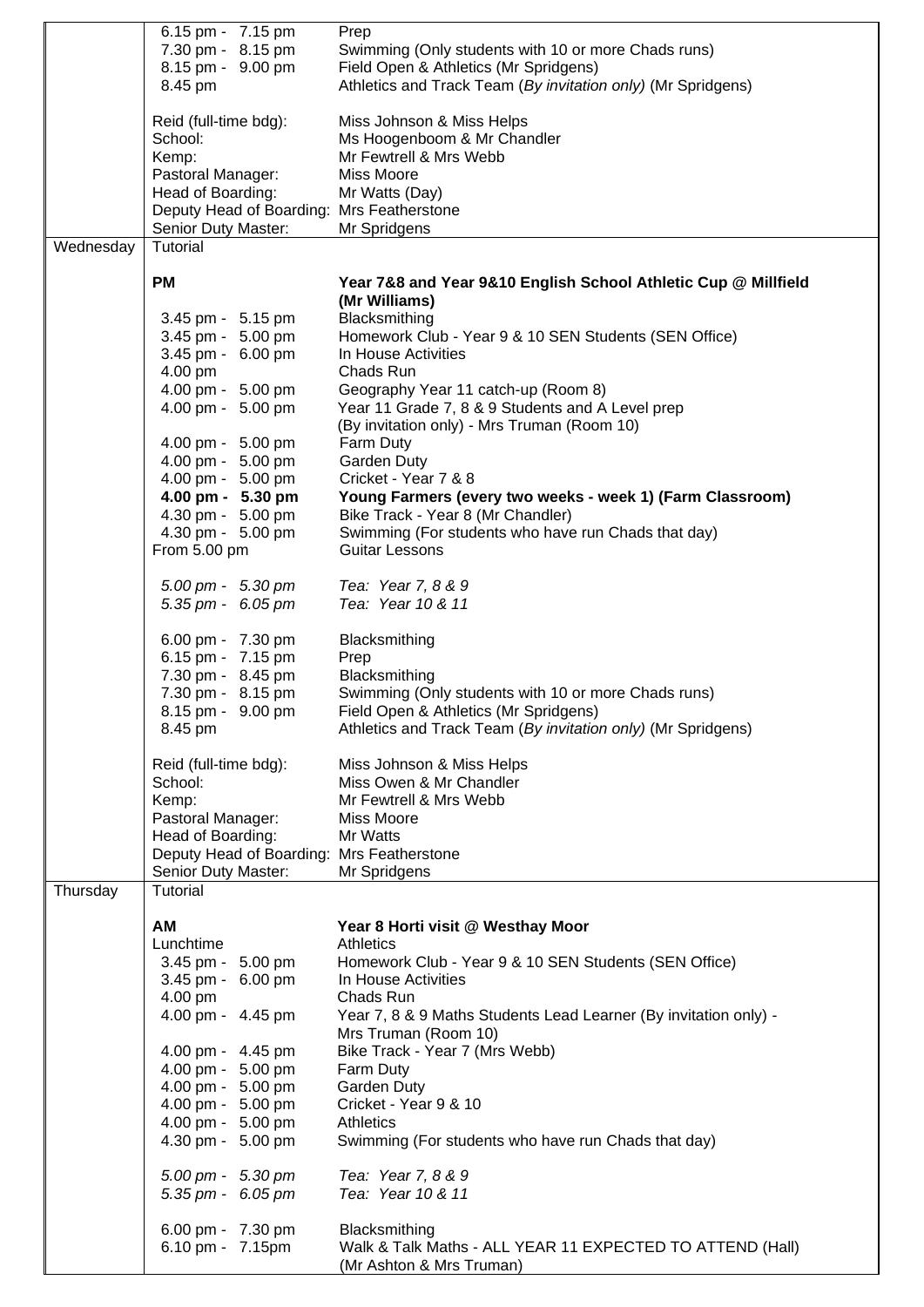|          | 6.15 pm - 7.15 pm                         | Prep                                                         |
|----------|-------------------------------------------|--------------------------------------------------------------|
|          | 7.30 pm - 8.15 pm                         | Swimming (Only students with 10 or more Chads runs)          |
|          | 8.15 pm - 9.00 pm                         |                                                              |
|          |                                           | Field Open & Athletics (Mr Spridgens)                        |
|          | 8.45 pm                                   | Athletics and Track Team (By invitation only) (Mr Spridgens) |
|          | Reid (full-time bdg):                     | Miss Johnson & Miss Helps                                    |
|          | School:                                   | Ms Hoogenboom & Mr Chandler                                  |
|          | Kemp:                                     | Mr Fewtrell & Mrs Webb                                       |
|          | Pastoral Manager:                         | <b>Miss Moore</b>                                            |
|          | Duty Master:                              | Mr Ashton                                                    |
|          | Head of Boarding:                         | Mr Watts                                                     |
|          | Deputy Head of Boarding: Mrs Featherstone |                                                              |
|          | Senior Duty Master:                       | Mr Spridgens                                                 |
| Friday   | Assembly: Mr Thomas                       |                                                              |
|          |                                           |                                                              |
|          | 4.05 pm                                   | Chads Run                                                    |
|          | 4.00 pm - 5.00 pm                         | Farm Duty                                                    |
|          | 4.00 pm - 5.00 pm                         | <b>Garden Duty</b>                                           |
|          | 4.00 pm - 5.00 pm                         | Cricket - Year 9 & 10                                        |
|          | 4.00 pm - 5.00 pm                         | <b>Athletics</b>                                             |
|          | 4.30 pm - 5.00 pm                         | Swimming (For students who have run Chads that day)          |
|          | <b>Evening</b>                            | Film (tbc) @ Scott Cinema, Bridgwater - £7.50 (Mr Chandler)  |
|          | Reid (full-time bdg):                     | Mrs Featherstone & Miss Helps                                |
|          | School:                                   | (am) Ms Hoogenboom                                           |
|          |                                           | (pm) Mr Chandler                                             |
|          |                                           |                                                              |
|          | Kemp:                                     | (am) Mr Fewtrell                                             |
|          |                                           | (pm) Mrs Webb                                                |
|          | Pastoral Manager:                         | <b>Miss Moore</b>                                            |
|          | Head of Boarding:                         | Mr Watts                                                     |
|          | Senior Duty Master:                       | Mr Spridgens (overnight duty)                                |
| Saturday | 3.00 pm                                   | Chads Run                                                    |
|          | Reid (full-time bdg):                     | Miss Johnson                                                 |
|          | Weekend Support:                          | Lady Warren                                                  |
|          | Deputy Head of Boarding: Mrs Featherstone |                                                              |
|          | Senior Duty Master:                       | Mr Spridgens (on call)                                       |
|          | Matron:                                   | Matron Chittenden                                            |
| Sunday   | 9.30 am - 1.00 pm                         | Shopping at Clarks Village, Street - £2 (Miss Eastham)       |
|          |                                           | (Mr Ashton)                                                  |
|          | 3.00 pm                                   | Chads Run                                                    |
|          | Reid (full-time bdg):                     | Miss Johnson                                                 |
|          | School:                                   | (From 6.00 pm) Ms Hoogenboom                                 |
|          | Kemp:                                     | (From 6.00 pm) Mr Fewtrell                                   |
|          | <b>Weekend Support:</b>                   | Miss Eastham                                                 |
|          | Sunday Staff:                             | Mrs Webb                                                     |
|          | House Tutor:                              | Mrs Mexson                                                   |
|          |                                           |                                                              |
|          | Senior Duty Master:                       | Mr Spridgens (on call)                                       |

……./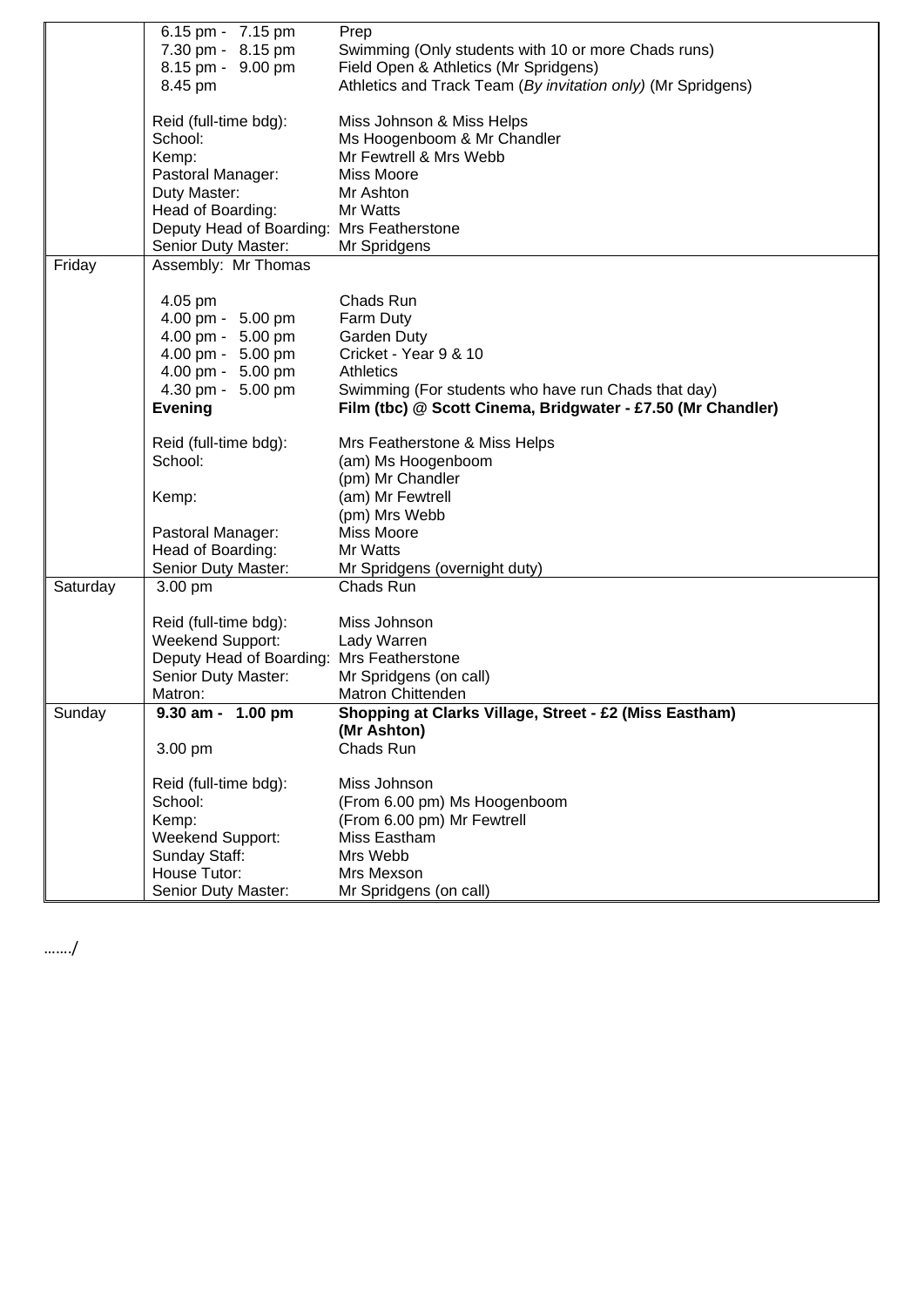## **This calendar is on our website: [https://brymoreacademy.co.uk/info](https://brymoreacademy.co.uk/info-for-parents/exams/)[for-parents/exams/](https://brymoreacademy.co.uk/info-for-parents/exams/)**

**It is also available on the Y10/Y11 button on MyEd**

## **May** <sup>2022</sup> **MON TUE WED THU FRI SAT SUN** 1  $2$  3 4 5 6 7 8 **WEEK 1** BANK HOLIDAY **INSET Day** Boarders return Out-boarders return 9 10 10 11 12 13 13 14 15 **WEEK 2** Art Focus Day Careers Breakfast session 08:15-08:40 Art Focus Day Careers Breakfast session 08:15-08:40 Biology Focus Session - Computer Science boys ONLY with TL P1 – P4 Room 6 16 17 17 18 19 19 20 21 21 22 **WEEK 1** Biology Focus Day for all non-Computer Science boys with NC and TL Rooms 6 and 7 Computer Science Focus Session Paper 1 with MRD P1 – P4 Room 2 **OCR Computer Science J277/01 13:45 - 1hr 30mins Combined Science Biology 1SC0 1BF/H Paper 1 09:00 – 1hr 10mins** English Language Focus Session Paper 1 with VCD, JTL and VAR P3 – P6 Rooms 3, 4 and 5 Prep 18:15 – 19:15 English Language Focus Session with VCD and JTL **English Language Paper 1 1EN0 01 9am – 1hr 45mins** History Focus Session Paper 1 with SHO P3 – P6 Room 3 Geography Focus Session Paper 1 with TBC and TS P3 – P6 Rooms 8 and 12 TS Geographer's that take Engineering go to AA in DT P3 to finish coursework MGE Geographer's that take Engineering go to **History Paper 1 1HIO 10-13 09:00 – 1hr 15mins** Geography Focus Session Paper 1 with MGE and TS P1 and P2 Rooms 8 and 12 Maths Focus Session Paper 1 with IA, CT and TBC P3 – P6 Rooms 10, 11 and 12 Engineers to go to AA/JSA in DT in rotation P3 – P6 to finish coursework, staff will advise which group goes each lesson. **Maths Paper 1 Non-Calc 1MA1 1F/H 09:00 – 1hr 30mins** Business Studies Focus Session Paper 1 with MRD P3 and P4 Room 2 **Business studies paper 1 1BSO/01 13:45 – 1hr 30mins** Geography Focus Session for non-Business Studies students with TBC and TS P3-P6 Rooms 8 and TBC